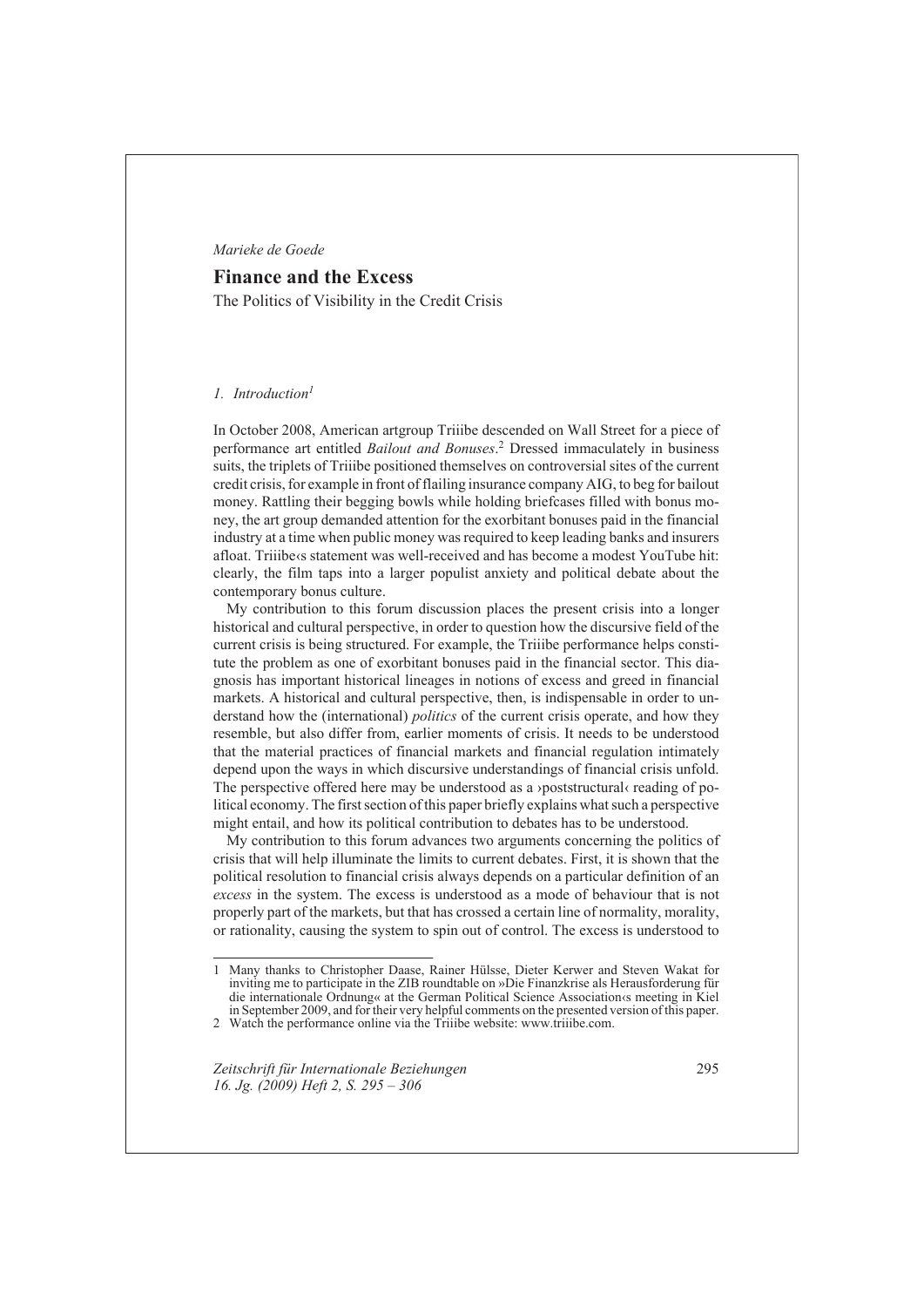arise when normal, socially beneficial financial markets morph into wild zones of irrationality, exuberance or, as the current crisis is frequently understood, toxicity. Secondly, the definition of excess in the system is always a political process: not in the sense of a process driven by particular and identifiable political interests (although they sometimes are, see Scherrer in this volume), but political in the sense of being *contingent*. Thus, the definition of the excess in the system depends not on an objective economic analysis, but is formed over time, through competing discourses and through a particular cultural representation of the problem and the causes of the crisis. To advance these points, this article offers a brief detour in financial history in order to examine what modes of cultural representation have historically been deployed to comprehend and diagnose current excess in the markets.

## *Poststructural Political Economy 2.*

A complex reality like financial crisis has no unequivocal and immediate meaning, but depends upon political and cultural processes of articulation, mediation and sedimentation to be able to lead to enactment of regulatory change. Consequently, the international politics of financial restructuring, government bailouts and institutional change, depend upon such prior processes of meaning-making. What may be called a poststructural perspective on political economy helps make sense of such processes, and renders visible the politics at work here. Clearly, the term poststructuralism remains complex and disputed, and cannot be said to refer to one coherent research agenda. However, broadly speaking the following three elements would accompany a poststructural research agenda.<sup>3</sup> More recently, there has also been attention to these elements through the lens of >cultural political economy‹ (see Best/Paterson 2009).

First, poststructural analysis brings to the fore the importance of discourse and representation for political and economic practice. This involves not just the understanding that all political knowledge is discursively mediated, but also a recognition of the deeply discursive nature of the realms of politics and economics. This does not mean that the linguistic is to be prioritized over the material, but more precisely a ›moving beyond a simplistic consideration of objects by reconceptualizing materialism so it is understood as interwoven with cultural, social, and political networks‹ (Campbell 2005: 951). This point of the inseparability of material practice and discursive mediation has famously been made by Ernesto Laclau and Chantal Mouffe (2000: 108) when they wrote:

»An earthquake or the falling of a brick is an event that certainly exists, in the sense that it occurs here and now, independently of my will. But whether their specificity as objects in constructed in terms of ,natural phenomena or ,expressions of the wrath of God>, depends upon the structuring of a discursive field« (also Campbell 1992: 6).

<sup>3</sup> This discussion draws upon de Goede 2006: 5-15. German readers can find an introduction to poststructural political economy in Stäheli 2007. Key texts introducing and theorizing a poststructural perspective on political economy and finance include: Shapiro 1993; Daly 2004; Campbell 2005; de Goede 2003; 2006.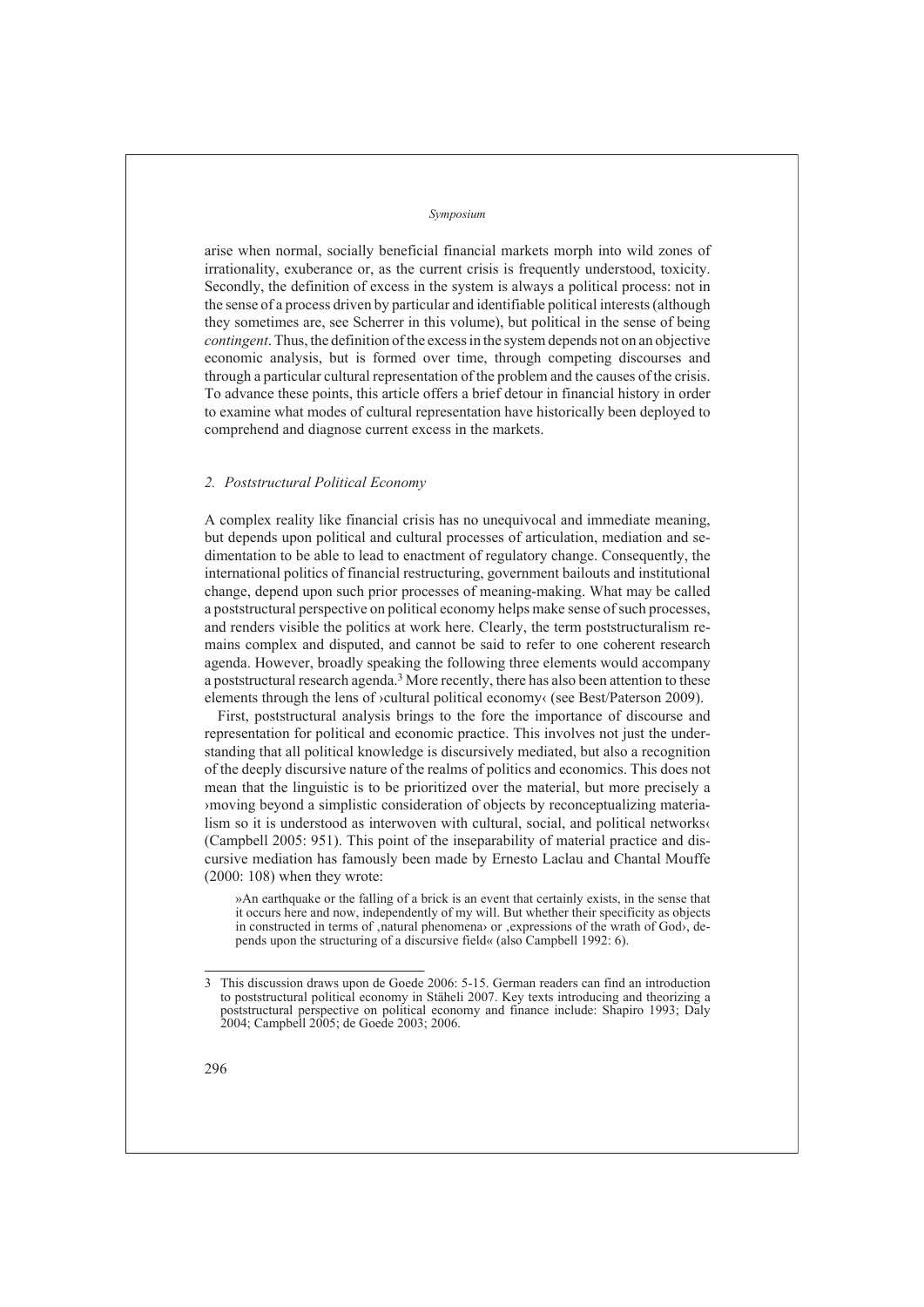Much more even than Laclau and Mouffe‹s proverbial earthquake, financial crisis is a complex social phenomenon requiring processes of mediation to become actionable. Indeed, amid the vanished fortunes, the elusive nature of financial instruments and the undeniable processes of trust underpinning modern money, cultural mediation and visualisation of the markets and their mysteries prove to be inevitable in times of crisis (e.g. Taylor 2004). Thus, it matters a great deal whether we understand the crisis as a problem of the system or a problem of the boardroom, as Stefan Schirm asks elsewhere in this volume for example. The questions of how certain meanings are fixed at the expense of others, how certain representations dominate alternatives, how the limits of political discourse are constituted, then, go to the heart of poststructural politics.

Considering the politics of representation is of particular important to political economy and finance, for it opens up technical and depoliticized economic practice to scrutiny. The international politics of the crisis do not start at the moment when politicians, parties and think-tanks assemble to advocate particular responses and regulatory measures on the basis of pre-existing economic understandings of *what when wrong*. The politics of the crisis start *prior to* that moment – they start when numbers are compiled, losses are measured, causes are investigated and problems are diagnosed (also Hülsse 2007). Before events and phenomena can be discussed in policy forums or be the subject of international negotiations, according to Miller and Rose (1990: 7), they must be »rendered into information,« in the form of, for instance, »written reports, drawings, pictures, numbers, charts, graphs, statistics«. It is these discourses that bring economic and financial reality into being, and that render certain (policy) interventions more possible than others. While not new to economic and financial history, moreover, it is probably the case that processes of mediation have become more important in the current globally mediated age.

Secondly, poststructural readings of political economy tend to problematize interest and agency, which are all too often treated as ›givens‹ in economic discourse. Instead of assuming a prior political agent that (individually or collectively) wields power to serve its particular interests, it becomes imperative to enquire into the discursive constitution of agency and interest themselves. It becomes imperative, in Judith Butler‹s (2004: 16) words, to ›rethink the relations between conditions and acts. Our acts are not self-generated, but conditioned.‹ One of the ways in which Butler‹s rethinking of agency speaks to the study of the global political economy and the concerns of this forum is by challenging the representation of capital as a coherent logic driven by class interests (eg. Aitken 2007). In addition, Paul Langley (2008) has done much to problematize agency in financial practice, and to draw attention to the historic and discursive constitution of the modern ›investing subject,‹ who understands his interests to be intimately tied up with the financial markets. Furthermore, theories of performativity, as developed by Butler and others in order to problematize the purposeful agent behind the political act, are becoming quite influential within the study of finance and economics from geographical and sociological perspectives, although the precise meaning and significance of performativity is under debate (eg. Callon 1998; Clark, Thrift and Tickell 2004; MacKenzie 2007: Stäheli 2007). Understanding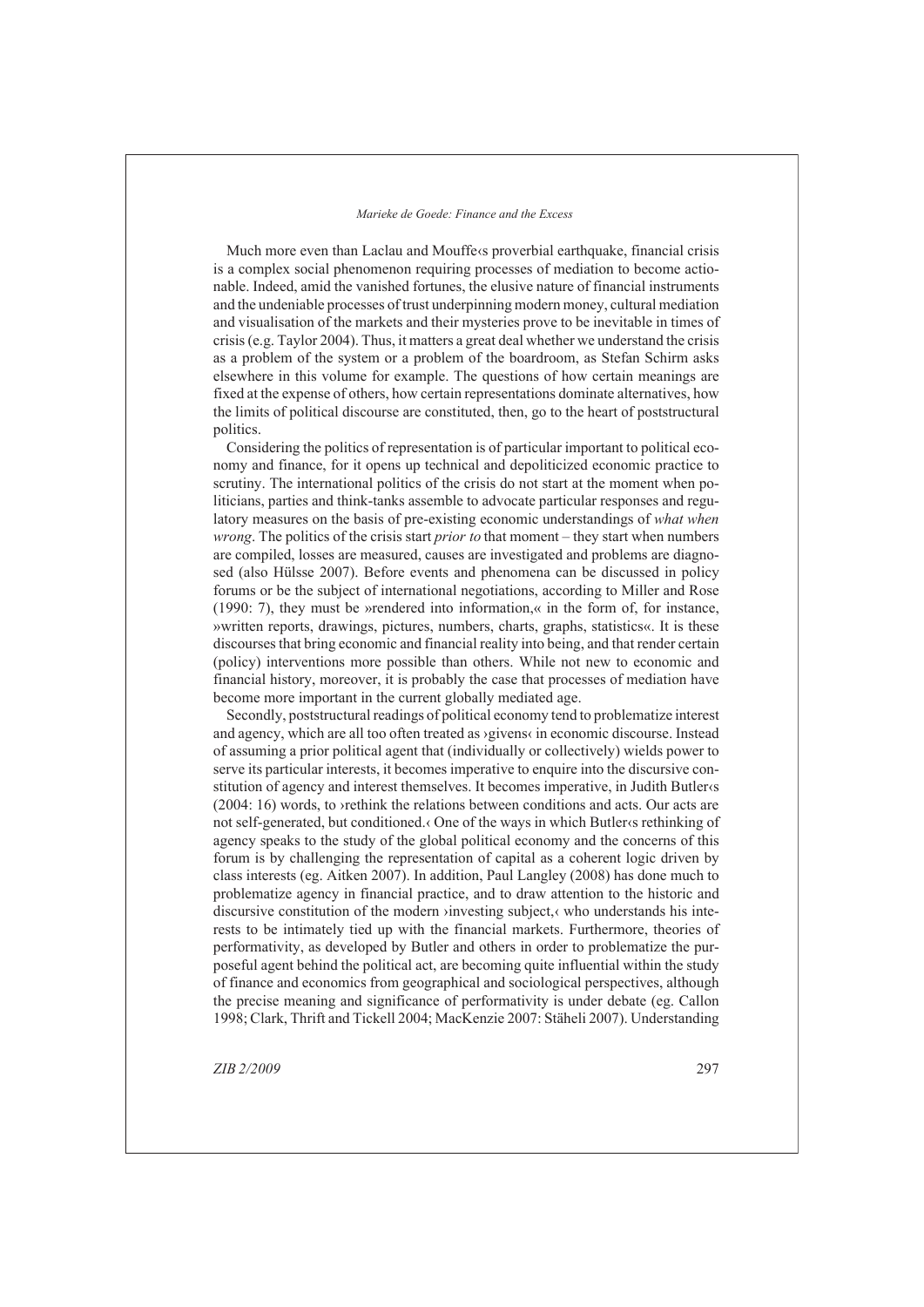finance as a performative practice suggests that processes of knowledge and interpretation do not exist in addition to, or are of secondary importance to, ›real‹ material financial structures, but are precisely the way in which ›finance‹ *materializes*.

Thirdly, a rethinking of the politics of dissent and resistance forms a controversial, but also promising, poststructural intervention in the study of the political economy. The rethinking of dissent through poststructural lens is sometimes seen as very problematic for politics, in the sense that emphasizing the cultural and historical contingency of ›truth‹ deprives (left-wing) politics of sorely needed normative ground. To the heart of these concerns of dissent and resistance goes a new realization of the ambiguities of the contemporary political economy and practices of dissent. For example, Louise Amoore has pointed to the manifold contradictions in the global political economy within which we all find ourselves, and asks, ›how do we understand the Amnesty International Visa cardholder who stands opposed to the human rights abuses that characterize much of contemporary world politics, but whose debt is bundled up and sold in the global financial markets?‹ (Amoore 2006: 261; see also Amoore and Langley 2004; Brassett 2009). For Amoore it is precisely these contradictions, however, that have the ability to become ›points of politicization.‹ In other words, a realization of the ambiguous divide between the rulers and the ruled finds dissent in unexpected places. Providing a historical and cultural reading of the current financial crisis, then, is also intended as a political strategy of ›making strange‹ current understandings, and thereby opening up other avenues of critique.

### *Two Metaphors 3.*

At risk of oversimplifying, it is possible to argue that two modes of understanding crisis have pervaded financial history, from the seventeenth century onwards. These modes of understanding are important insofar as they offer contemporary analysts readily available frameworks through which to interpret complex events. I am not suggesting that all financial crises are the same, in a seemingly inescapable cyclical capitalist drive. On the contrary, I am suggesting that we need to be more attentive to the particular processes of commodification and the particular cultural understandings of risk implicit in each historical moment of crisis. The deployment of historically durable metaphors of crisis, which invariably takes place, often works to obscure the unique cultural history of individual financial crises. This is precisely why critical attention to these received modes of understanding is important. As Michel Foucault (1994: xiv) has analyzed, scientific discourses depend on implicit »rules that come into play« that establish their value, truth and practical application. If we sort out things in the real world on the basis of historically shaped and contested grids of »identities, similitudes, analogies,« then metaphors of crisis function as such grids (Foucault 1994: xiv).

The first historically available understanding of financial crises, then, is one of a moment of irrationality, madness or exuberance. It is often assumed that a cause of financial crisis is a turn to collective irrationality, in which financial participants were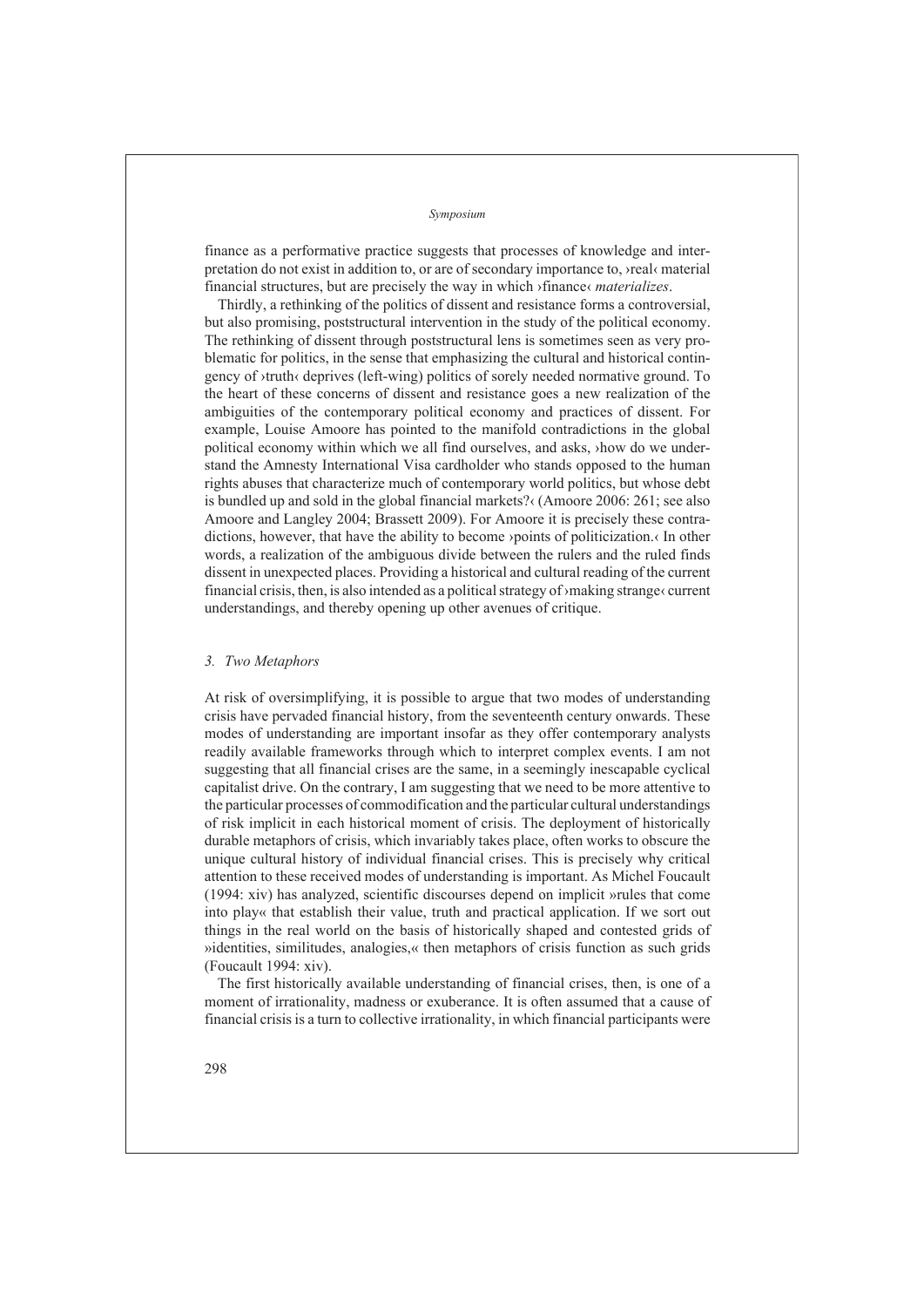dazzled by visions of unprecedented fortunes and easy money. Such visions of fortune can include pristine mining grounds in far away countries (Tsing 2001); new economies and dotcom wonders that do not require traditional offices or investments (Thrift 2001), or ever-rising real estate values in Western societies (Aalbers 2008). A much larger cultural history of El Dorado, or *Schlaraffenland* could be said to be at work here. For example, in Charles MacKay‹s classic account of financial crisis, *Extraordinary Popular Delusions and the Madness of Crowds*, details seventeenth century investment schemes that included making money by prospecting for ore and iron, and for making a wheel of perpetual motion (1995: 60 f). Such visions of fortune, the story goes, cause normally cool-headed investors to loose their calm, forego their sound judgement and turn into hysterical crowds (Stäheli 2002). This hysteria, in turn, is believed to cause the prices of financial assets to inflate irresponsibly and detach them from their ›real‹ values. A new version of this old theme is offered in Robert Shiller‹s successful *Irrational Exuberance*, in which he addresses the dotcom bubble as an instance of irrational crowd behaviour. Shiller (2000: 3 f) argues that financial markets »have been bid up to unusually high and unsustainable levels under the influence of market psychology,« and that this human tendency in the markets has to be understood as »irrational exuberance« (2000: 3 f, 14). Shiller‹s analysis of the *intrusion* of psychology and human tendencies in financial markets implies that these human aspects would not be part of the market in normal times – quite a political and contestable assumption in itself.

One particularly notable aspect of the representation of financial crises in terms of exuberance and madness is its overt gendered and even sexualized nature throughout financial history. Put simply, throughout the ages we see time and again that financial crisis and excess are associated with female fickleness and promiscuity, such as in Daniel Defoe<sub>s</sub> eighteenth century odes to *Lady Credit* (Pocock 1985). Defoess contributions to the debates surrounding the eighteenth-century South Sea Bubble – a social and economic panic about the legitimacy and validity of paper credit instruments – pivoted on the visualization of credit as an attractive and promising, but also stubborn and fickle young woman. »Money has a younger Sister, a very useful and officious Servant in Trade,« wrote Defoe,

»Her name in our Language is call‹d CREDIT …This is a coy Lass, and wonderful chary of her Self; yet a most necessary, useful, industrious creature: she has some Qualification so particular, and is so very nice in her Conduct, that a World of Good People lose her Favour, before they well know her Name; others are courting her all their days to no purpose, and can never come into her Books.« (quoted in Pocock 1985)

Only men who treat her with respect and who have the power to resist her many temptations, can prosper economically and financially, according to Defoe. Also the Dutch tulip bubble of the early seventeenth century was described and understood through a central female figure. In debates and pamphlets surrounding this crisis, Flower goddess *Flora* evolved from aloof Goddess to the bearer of illegitimate and stillborn children, which signified the worthless futures contracts. It is my argument that these gendered images are not just a cultural fringe on financial debates, but are part of a central political discourse through which crises are understood and resolved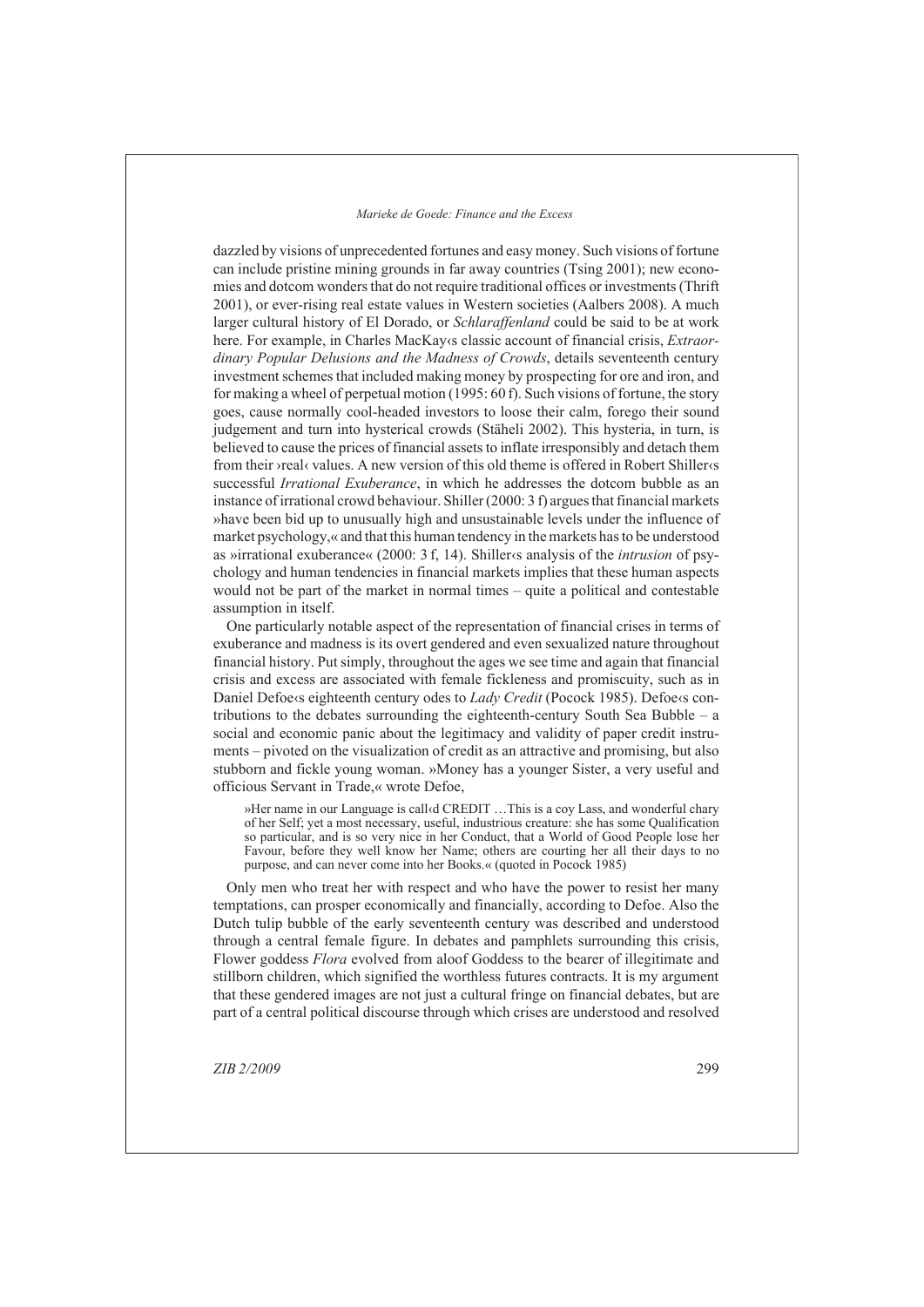(de Goede 2005: 21-46). The purpose of Defoeks contributions to the South Sea debates was to develop a framework in which credit and paper-money could become considered respectable and secure economic instruments. Only in contrast to pools of irrationality and irresponsibility, often symbolized through female figures, were modern reconstructions of rationality and normality enabled.

The second historically available understanding of financial crises and excess I would like to analyze here is based on metaphors drawn from the natural world. Here, of course, the *bubble* metaphor is the most famous one, having been around at least since the eighteenth-century South Sea Bubble. Water is a dominant theme in the understanding of financial bubbles: this is when the normal *liquidity* of financial markets transforms into a flood or deluge. For example, one of the so-called *bubble playing cards*, produced at the time of the South Sea Bubble and intimately connecting the emerging world of finance with that of gaming, depicts contemporary businessmen climbing upon a tree-like edifice of speculation, and from there, plunging into the water. The image is accompanied by the following text: »The Headlong Fools Plunge into South Sea Waters; But the sly Long-heads wade with caution; the First a drowning but the Wise last; Venture no deeper than the knees or waist« (MacKay 1995: 63). Here, the flood or deluge symbolizes finances excess, drowning those speculating men who behave incautiously or imprudently. It is possible to find other water-metaphors throughout financial history; for example, when in the late nineteenth century, the Chicago Board of Trade came under considerable societal critique for fostering untrammeled speculation, it issued a pamphlet in its defense. In this pamphlet, it was argued, amongst other things, that speculation was perhaps excessive but relatively insignificant, as it »bears about the same relation to the legitimate commerce that the froth and foam of the Niagara do to the mighty volume of water underneath. It is the bubble and fuss and fury, the froth and foam upon the surface of trade and commerce that offends – not the trade and commerce itself« (CBoT 1892: 44).

The significance of the bubble metaphor is that it *naturalizes* financial markets and complex financial products as aspects inherent in the natural world. Although men are assumed to have to take responsibility in the face of crisis, its *causes* are placed beyond human behaviour, in the domain of natural disasters, floods or catastrophes. I would place our current understanding of untenable mortgage derivatives in terms of *toxic assets* in this second category of natural metaphors. Toxicity is a quality of nature – even if it is a bad one. Clearly, the two metaphors that I have described here, the bubble metaphor and the madness metaphor, cannot be fully separated and are often mixed in actual discourses of crisis. For example, here is how MacKay (1995: 71) describes the eighteenth-century South Sea Bubble in England:

»During the progress of this famous bubble…England presented a singular spectacle. The public mind was in a state of unwholesome fermentation. Men were no longer satisfied with the slow but sure profits of cautious industry. The hope of boundless wealth for the morrow made them heedless and extravagant for to-day. A luxury, till then unheard of, was introduced, bringing in its train a corresponding laxity of morals. The overbearing insolence of ignorant men, who had arisen to sudden wealth by successful gambling, made men of true gentility of mind and manners blush«.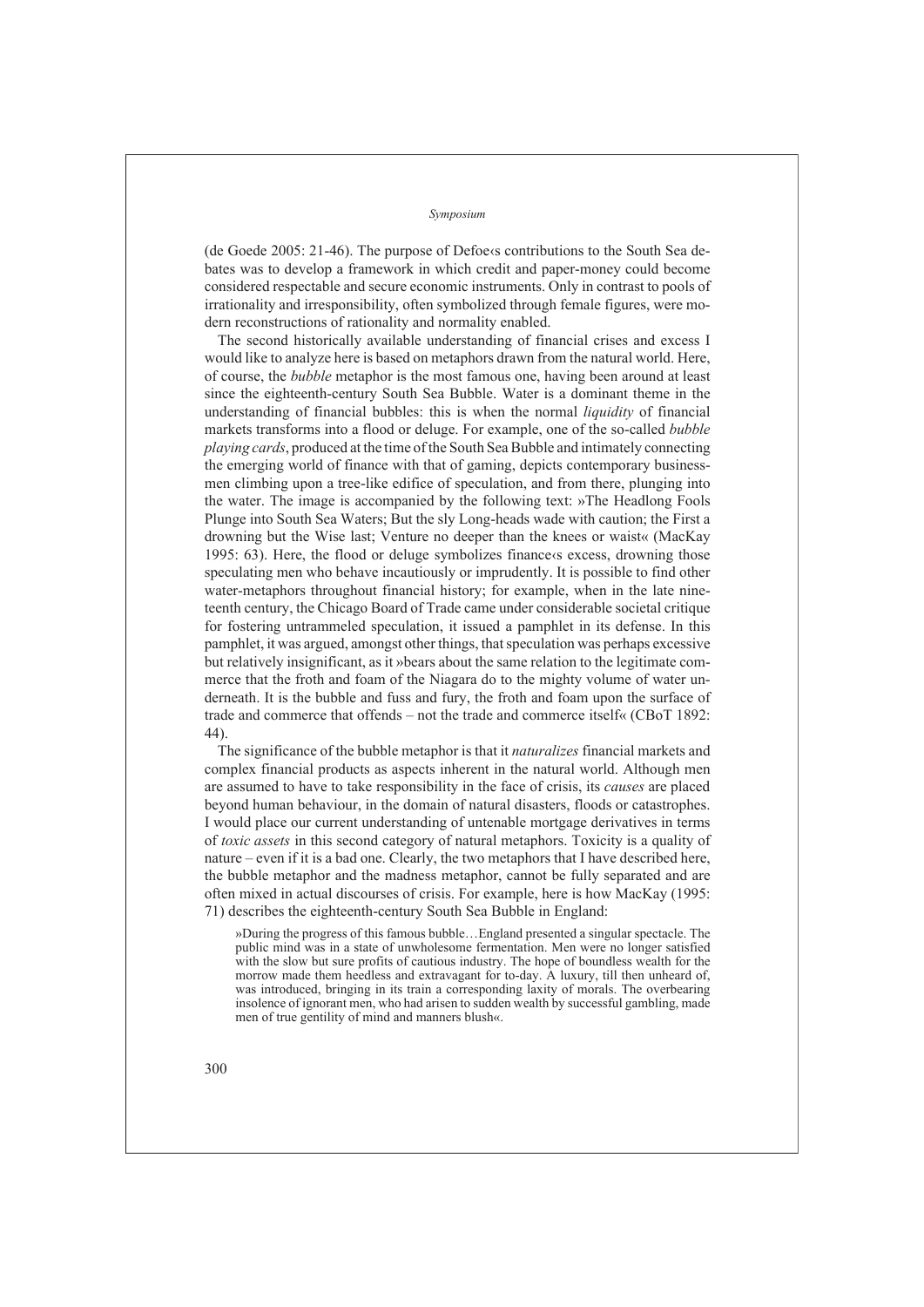But the effect of both crisis metaphors is similar: they both enable a *drawing of boundaries* in financial practice: the metaphor of madness implies a preceding, and possibly returning, state of sanity and normality; the natural metaphors similarly imply the possibility of non-inflated, non-toxic and healthy financial economies. This does not mean that these supposedly normal states are fictional. But it does mean that the identification of excess is part of the political work done in these metaphors, and usually a first political step in enabling resolution of the crisis. The definition of the excess simultaneously enables a banishing of the excessive, *and* a reaffirmation of the ›normal.‹ This is why we need to pay attention to the contingent construction of financial excess: such construction is less the result of an objective economic analysis, and more the result of a political process of negotiation and meaning-making that evolves over time. The political *problem* with these processes of drawing lines is that they deny the mutual implication of the normal and the excess, and, quite often, leave contestable financial speculative practices intact.

### *Bonuses and Bailouts 4.*

How do historical modes of understanding financial excess relate to contemporary discourses concerning the credit crisis? What current processes of line-drawing between financial normalities and excessive behaviors are taking place? If I am correct and the definition of excess in the system is a political and contested process, what are the competing discourses and developing modes of understanding in which the politics of the credit crisis find expression? Here, it is important to note that the present crisis is no exception when it comes to the deployment of the lens of excess. As Barack Obama put it in his speech to Wall Street bankers in September 2009: »We will not go back to the days of reckless behavior and unchecked excess that was at the heart of this crisis, where too many were motivated only by the appetite for quick kills and bloated bonuses«. Furthermore, Obama (2009) – here serving as an example of the wider mediation of the problem – coins the crisis as one of responsibility, and stated »It was a failure of responsibility that led homebuyers and derivative traders alike to take reckless risks that they couldn‹t afford to take«. In the current crisis, I would argue, we can observe the development of *two axes* along which processes of linedrawing, or defining the excess, are now evolving. Bloated bonuses and reckless risk is how the excesses of the current crisis are (at least partly) understood – let‹s examine these in turn.

The first contemporary excess – bloated bonuses – takes us back to the issues addressed in the Triiibe film discussed at the outset of this paper. Most observers certainly welcome the broad public debate now developing around the bonuses routinely paid in the financial sector, and around the even broader notion of a ›bonus culture‹ in which it becomes possible to ask questions about the incentives that financial executives and salesmen operate under. A loud and clear call for a reexamination of not just the size of financial bonuses but also of the short time-horizons they encourage in the markets, is now being issued. For example, UK Prime Minister Gordon Brown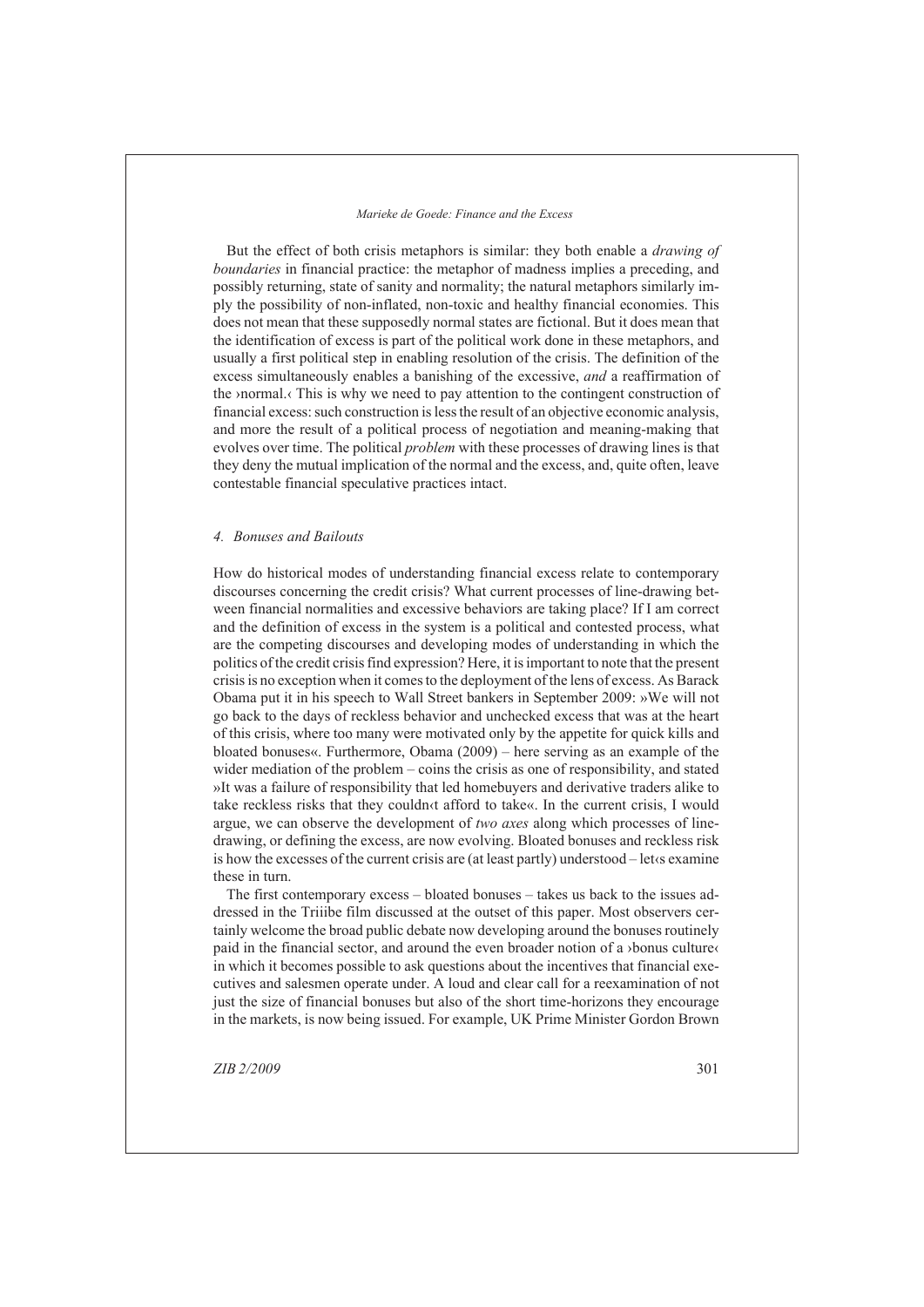claims to be »leading the world in sweeping away the old short term bonus culture of the past and replacing it with a determination that there are no rewards for failure and rewards only for long-term success« (quoted in Kirkup/Prince 2009). At the recent G20 meeting in Pittsburgh financial sector bonuses were high on the agenda, and, to many observers‹ surprise, a reasonably detailed agreement to limit these was reached. The G20 *Leader‹s Statement* phrased this agreement as follows: »Excessive compensation in the financial sector has both reflected and encouraged excessive risk taking. Reforming compensation policies and practices is an essential part of our effort to increase financial stability. We fully endorse the implementation standards…aimed at aligning compensation with long-term value creation, not excessive risk-taking« (G20 2009: 8). Measures called for include transparency of financial compensation structures and keeping bonus payments in line with financial institutions‹ capital base.

At the same time however, the present focus on the ›bonus culture‹ entails a very problematic and populist *narrowing* of the debate. It allows ordinary citizens an easy target to voice their critiques of the financial sector, and it allows Labour-Party Ministers, including Brown and the Dutch Finance Minister Wouter Bos, to make a seemingly firm stand against the financial industries. In the meantime, the complex product innovations and more fundamental risk cultures of the markets are in the process of being placed beyond public debate.

The second axis along which present excesses are identified and political debate is proceeding, is along the notion of *reckless risks* taken by homeowners who incurred mortgages at conditions they could not afford. In particular, it is understood to be *subprime* mortgage lending which has resulted in so-called toxic assets that are now poisoning the financial system. This analysis involves stories of excessive lending to low-income clients, at variable mortgage rates that were set to rise in a matter of only years, often taking borrowers by surprise. Again, it is to be generally welcomed that financial authorities should examine critically the practices of subprime lenders who specifically target financially excluded and illiterate constituencies (if that would indeed be one of the policy results). But again, this problematization of the crisis is very limited, and hinges on easily recognizable culprits, including loans sharks and ›parasitic‹ back-door lenders (as analyzed in Leyshon et al. 2006). What remains invisible is how practices of *subprime* lending are intimately connected to the globalised world of high finance, securitization and complex product innovation. As Paul Langley (2008: 233) has put it, the contemporary crisis is »profoundly related« to the ways in which »unprecedented relationships between Anglo-American everyday borrowing, on the one hand, and the capital markets of global finance, on the other,« have developed. The focus on subprime lending, then, leads to a partial visibility of contestable financial practices: while the ›bottom end‹ of the lending industries is critiqued, its incorporation into the financial mainstream on the basis of spiraling practices of securitization remains largely invisible.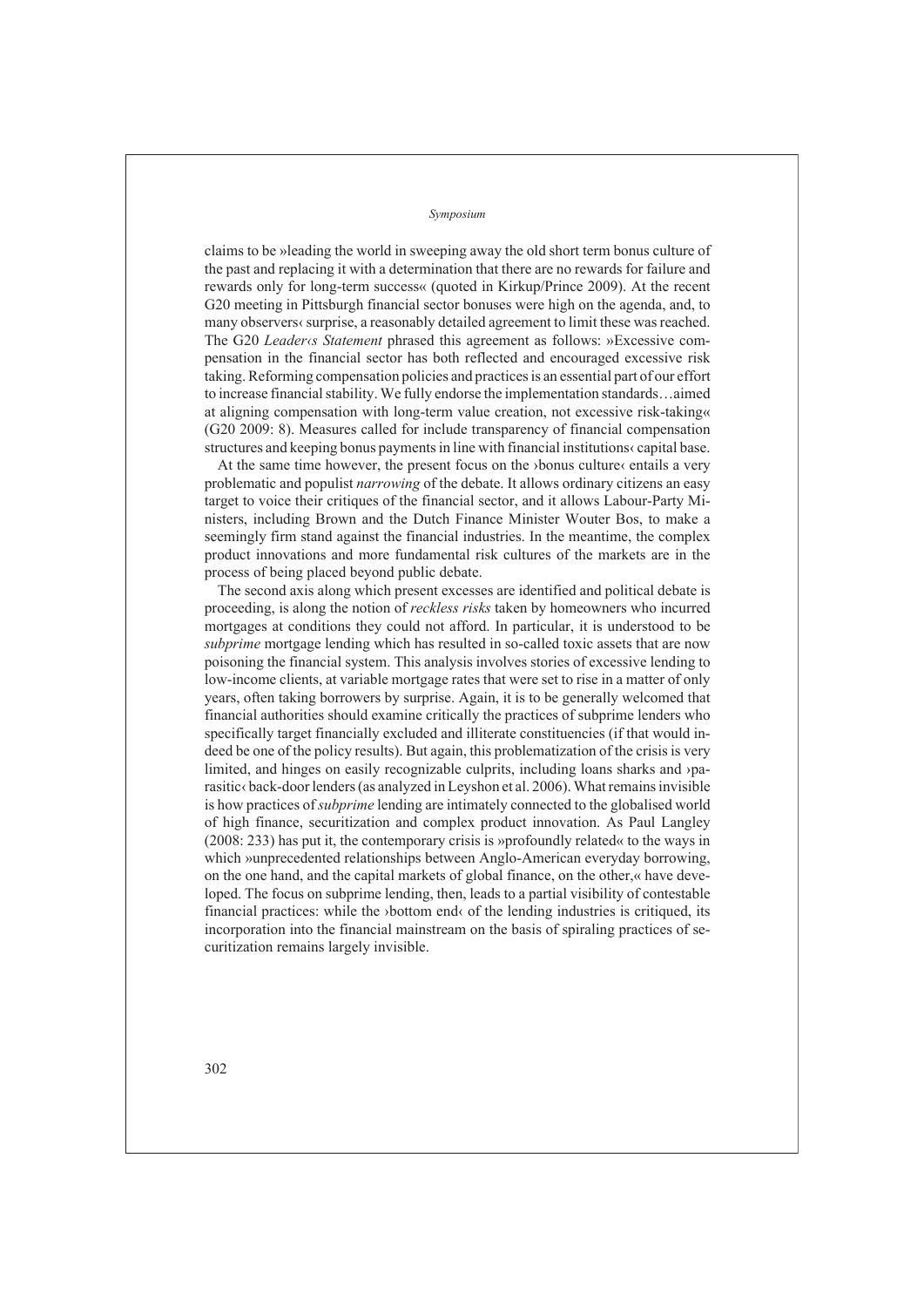### *Risk and Financial Exclusion 5.*

I have argued that historically grounded, but politically contingent discourses of crisis are important because they underpin processes and possibilities of regulatory and institutional change. In the contemporary credit crisis, discursive negotiations concerning the financial excesses that need to be repaired and contained, remain ongoing. In other words, competing assessments of the economic realities of the crisis remain in play, and it is not yet clear how these will become sedimented in regulatory initiatives and institutional change. However, we can argue that among the most political aspect of the debates surrounding the current crisis is what they are in the process of rendering *invisible*, uncontroversial and unquestionable. Which elements are not defined as excesses, but as normalities that do not require political redress, regulatory or otherwise? Two, interrelated elements of financial practice need to be discussed in this context of invisibility and implied normality.

First is the *contemporary risk-culture* in which complex financial models are deployed to effect what Leyshon and Thrift (2007) have called the »capitalization of almost everything.« As Leyshon and Thrift (2007: 98) put it, finance »must be able to constantly reproduce itself to survive and that means that it must continuously prospect for new asset [streams] that can be turned into collateral.« A defining moment in the development of contemporary cultures of capitalization was the rise and fall of the high-profile hedge fund Long-Term Capital Management (LTCM) in 2001. LT-CM‹s founders included two Nobel Prize winners and the hedge fund was consequently thought to be >unsinkable. $\triangle$  At the time of its near-default in 2001, then, LT-CM‹s management strategies came under criticism, but *not* its market rationalities and its approach to risk. The vision of financial market innovator and LTCM-founder Robert Merton, for example, entailed the ideal of continuous and complete markets in which every thinkable uncertainty can be bought and sold at an intrinsic fair price (e.g. Merton 1998; cf. de Goede 2005: chapter 5). Such complete market utopia had been earlier proposed by Stanford economist and Nobel laureate Kenneth Arrow who, as one journalist put it, »had a vision of a world in which everything was assigned a value on a market. In this utopia, every possible state of the world, past, present and future, from a stormy July evening in Patagonia to England winning the World Cup had a financial payoff associated with it« (Dunbar 2000: 42). Financial calculative models, in particular the infamous Black-Scholes formula, enable this transformation of life‹s contingencies into calculable and, most importantly, *tradable* risk (e.g. MacKenzie 2007). A very specific relationship to the future is at work here, where »computer modeling and advanced forms of probabilistic calculations« are deployed to bring potential futures into the present (Arnoldi 2004: 24). These are not, strictly, techniques of *predicting* the future, as much as they are techniques of dealing with »the incalculable fortunà« of political and economic contingency, and making it commercially viable (Daase/Kessler 2007: 427). At the same time however, these transformations in risk and capitalization remained largely invisible to a wider audience: as financial reporter Gillian Tett (2009: 6) has admitted, the financial media operated with a »widespread assumption […] that the debt and derivatives markets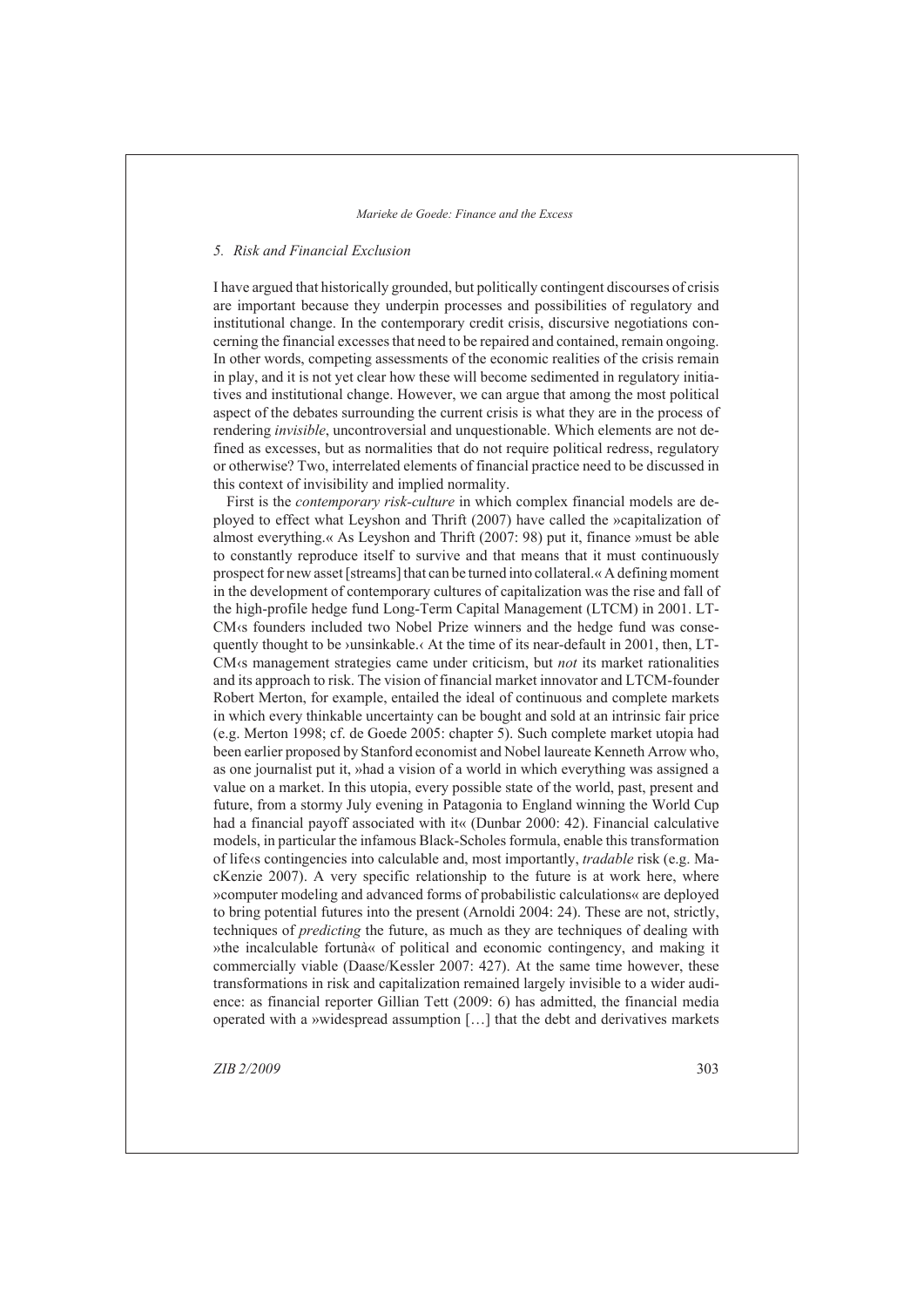were simply too ›technical, ›boring‹ or ›complex‹ to be of any interest to non-bankers«.

It is this contemporary risk-culture, furthermore – and this is the second point of invisibility – that intimately connects the practices of subprime lending to the very core of globalised investment banking. As Rob Aitken (2006) has shown, so-called *fringe finance*, including subprime mortgages and payday lending, is not actually at the fringe of the contemporary financial system but at its very core, both in terms of corporate structure and in terms of the way in which financial products work. Indeed, the securitization of consumer credit and family mortgages have transformed the modest debts and ›meagre savings‹ of ordinary households into investment vehicles of the financial markets (Sassen 2008) and have rendered homeowners subjects of financialization (Aalbers 2008). These connections between the fringe and the core, between the mundane everyday mortgage payment and the exotic processes of securitization at the heart of the financial industry, remain largely invisible to contemporary interpreters of crisis – partly because *excess* is difficult to define vis-à-vis such complex payment streams and financial relations.

What also remains invisible is the ways in which contemporary risk and capitalisation depend upon everyday practices of *identity.* As Langley (2008, 2007) has shown, home-ownership is partially fostered through larger cultural desires whereby houses become seen as not just as homes, but as investment vehicles, and where the homeowner can regard himself as a responsible investor. This is the making of modern, neoliberal investment subjects in suburbia. Consequently, there is a sharp and increasing tension between such contemporary cultures of investment identities, and the escalating exclusionary practices of banks increasingly driven to close ›suspect‹ accounts and reject irregularly documented clients. Put simply, fringe finance preys not just upon the individual consumption desires of low-income financial clients or those with blemished credit records, but addresses their desire to be *good* neoliberal investment subjects. In this context, contemporary excess cannot just be understood as a »failure of responsibility« of homeowners and subprime lenders, but has to be placed in its wider cultural dynamic of consumption desires, investment identities and capitalization drives.

## *Conclusion 6.*

The objective of what could be called a poststructural perspective on contemporary finance is not just to provide a discourse analysis of the way in which complex (financial) realities become understood in media and politics. It does more than that: it analyses how these representations become politically actionable, and carve out logical, rational, normal and impossible avenues for (institutional) change. It also problematizes appeals to economic reality enquires into the constitution of modern economic and financial subjects. A truly *political* perspective on the current crisis, I have argued, requires an analysis of the philosophical and cultural underpinnings of the contemporary risk culture in financial markets, and a socio-cultural perspective on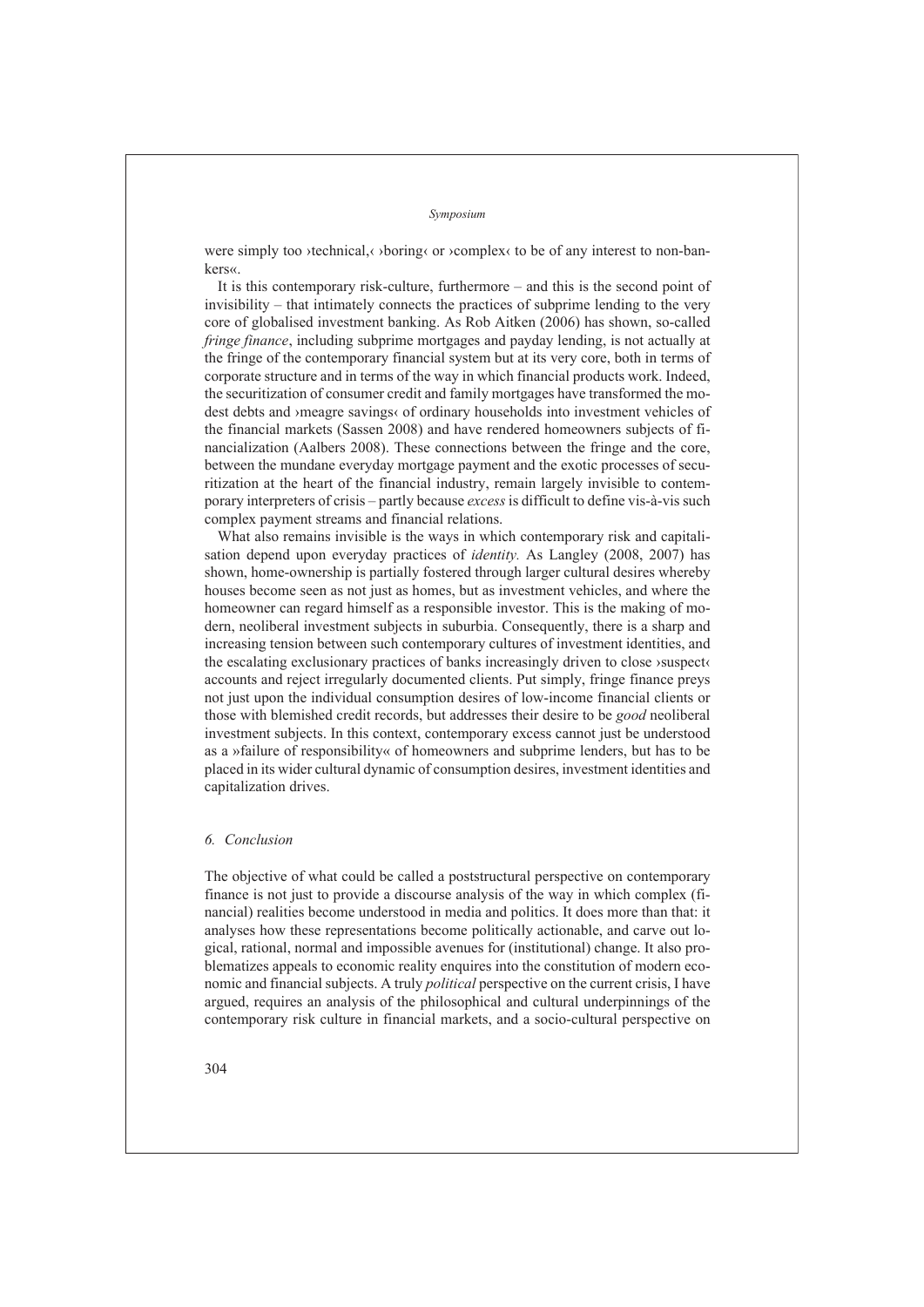the question of *which* contingencies become commodified and securitized at different moments in history. But perhaps the most pressing promise of poststructuralism is its ability to ›make strange‹ received frameworks of interpretation and invested representations of contemporary financial crisis. To denaturalize the orders and possibilities that have taken on the appearance of necessity and objectivity. This is a matter of what Foucault (1989: 305) calls »curiosity,« understood as »a readiness to find strange and singular what surrounds us; a certain relentlessness to break up our familiarities and to regard otherwise the same things; […] a casualness in regard to the traditional hierarchies of the important and the essential«.

#### *References*

- *Aalbers, Manuel* 2008: The Financialization of Home and the Mortgage Market Crisis, in: Competition & Change 12: 2, 148-166.
- *Aitken, Rob* 2007: Performing Capital: Toward a Cultural Economy of Popular and Global Finance. New York, NY.

*Aitken, Rob* 2006: Capital at Its Fringes, in: New Political Economy 11: 4, 479-496.

- *Amoore, Louise* 2006: >There is no Great Refusal<br/> $\epsilon$ : The Ambivalent Politics of Resistance in: Marieke de Goede (ed.): International Political Economy and Poststructural Politics. London.
- *Amoore, Louise and Langley* 2004: Ambiguities of Global Civil Society, in: Review of International Studies 30: 1, 89–110.
- *Arnoldi, Jakob* 2004: Derivatives: Virtual Values and Real Risks, in: Theory, Culture and Society 21: 6, 23-42.

*Best, Jacqueline/Paterson, Matthew* (eds.) 2009: Cultural Political Economy, London.

*Brassett, James* (2009) British Irony, Global Justice: A Pragmatic Reading of Chris Brown, Banksy and Ricky Gervais in: Review of International Studies 35: 219-245.

*Butler, Judith* 2004: Precarious Life: The Power of Mourning and Violence. London.

*Callon, Michel* (ed.) 1998: The Laws of the Markets, Oxford.

*Campbell, David* 2005: The Biopolitics of Security: Oil, Empire and the Sports Utility Vehicle, in American Quarterly 57: 3, 943–72.

*Campbell, David* 1992: Writing Security: United States Foreign Policy and the Politics of Identity, Minneapolis, MI.

*Chicago Board of Trade* 1892: Memorial of the Board of Trade of the City of Chicago against the Passage of Senate Bill 1757 and House Bill 2699, in: Dealings in ›Options‹ and ›Futures:‹ Protests, Memorials and Arguments against Bills Introduced in the 52nd Congress. New York, NY.

*Clark, Gordon, Thrift, Nigel and Tickell, Adam* 2004: Performing Finance: the Industry, the Media and Its Image in: Review of International Political Economy 11: 2, 289–331.

*Daase, Christopher/Kessler, Oliver* 2007: Knowns and Unknowns in the War on Terror in: Security Dialogue 38: 4, 411-434.

*Daly, Glyn* 2004: Radical(ly) Political Economy: Luhmann, Postmarxism and Globalization, Review of International Political Economy 11: 1, 1–32.

*De Goede, Marieke* (ed.) 2006: International Political Economy and Poststructural Politics. London.

*De Goede, Marieke* 2005: Virtue, Fortune and Faith: A Genealogy of Finance. Minneapolis, MI. *De Goede, Marieke* 2003: Beyond Economism in International Political Economy, in: Review of International Studies 29: 1, 79-97.